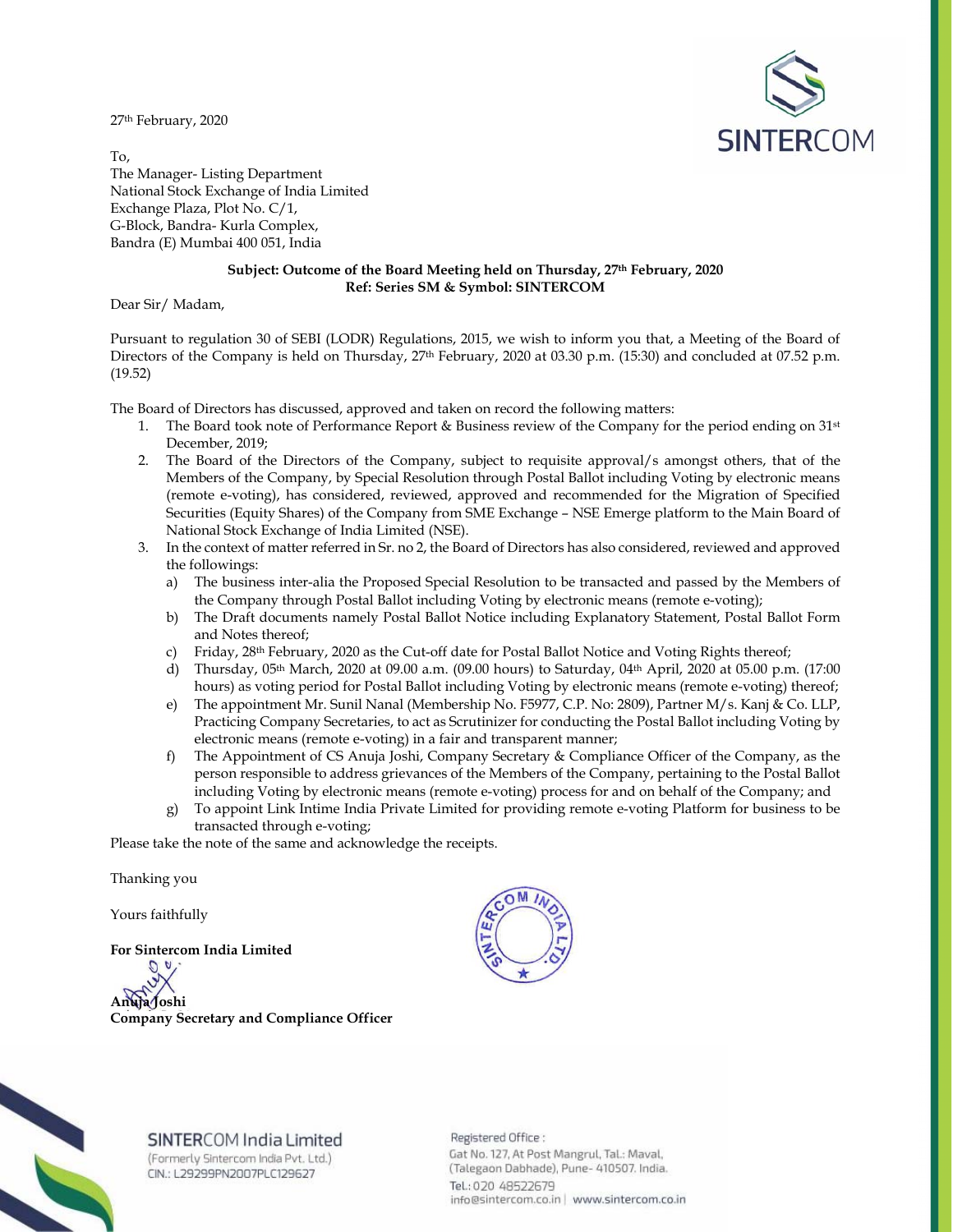

# **SINTERCOM INDIA LIMITED**

**CIN: L29299PN2007PLC129627** 

Registered Office: GAT No.127, At Post Mangrul, Taluka Maval (Talegaon Dabhade) Pune

410507

Tel.: +91-20-4852-2679 Telefax: +91-20-4852-2698

Email: investor@sintercom.co.in Website: www.sintercom.co.in

# **POSTAL BALLOT NOTICE**

[Notice pursuant to Section 108 and 110 of the Companies Act, 2013 read with the Companies (Management and Administration) Rules, 2014]

Dear Member(s),

Notice is hereby given pursuant to the provisions of Section 108 and Section 110 and other applicable provisions, if any, of the Companies Act, 2013 (**'the Act'**), read with the Companies (Management and Administration) Rules, 2014 and Secretarial Standard-2 issued by the Institute of Company Secretaries of India (including any statutory modification or re-enactment(s) thereof for the time being in force), and pursuant to other applicable laws and regulations, that the resolutions appended below are to be passed by the Members of Sintercom India Limited (**'the 'Company'**) by way of Postal Ballot including voting by electronic means (**'e-voting'**).

The Company, in compliance with Regulation 44 of the SEBI (Listing Obligations and Disclosure Requirements) Regulations, 2015 (the **'Listing Regulations')**, Section 108 of the Companies Act, 2013 read with Rule 20 of the Companies (Management and Administration) Rules, 2014 is pleased to provide the members with the facility to exercise their right to vote on the matters included in the postal ballot by electronic means i.e. through e-voting services provided by Link Intime India Private Limited ("LinkIntime"). **The e-voting will commence Thursday, 05th March, 2020 and will end on Saturday, 04th April, 2020.** Please read carefully and follow the instructions as printed in this Notice for e-voting.

The notice is sent to all members / beneficiaries whose names appear on the Record of Depositories as on **Friday, 28th February, 2020.**

The members are requested to peruse the proposed resolutions along with the explanatory statements and carefully read the instructions printed in the Postal Ballot Notice and Form and return the duly completed form in all respects in the attached self-addressed business reply envelope so as to reach the Registrar and Share Transfer Agent, Link Intime India Private Limited ("LinkIntime") on or before **Saturday, 04th April, 2020.** Please note that any postal ballot form received after the said date and time will be strictly treated as if a reply from such Member has not been received.

Members desiring to opt for e-voting facility are requested to read the notes to the Notice of Postal Ballot and instructions given there-under for e-voting purpose. Kindly note that the members can opt for only one mode of voting i.e. either physical postal ballot or e-voting. However, in case members cast their vote by physical postal ballot and e-voting, then voting done through valid e-voting shall prevail and the voting done by physical postal ballot will be treated as invalid.

The Board of Directors of the Company (**'the Board'**) at its meeting held on Thursday, 27th February, 2020 had appointed Mr. Sunil Nanal (Membership No. F5977, C.P. No: 2809), Partner M/s. Kanj & Co. LLP, Practicing Company Secretaries as the Scrutinizer (**'Scrutinizer'**) for conducting the Postal Ballot in a fair and transparent manner.

The Scrutinizer will submit his report to the Chairman or in his absence to any person, duly authorised by him after completion of the scrutiny of Postal Ballots. The Chairman, or any other person authorised by him in writing shall countersign the report and declare the results of postal ballot and e-voting on or before 5.00 p.m. on **Monday, 06th April, 2020** at the Registered Office of the company. The said results will also be displayed at the notice board of the Registered Office of the Company and intimated to the National Stock Exchange of India Limited ('NSE') where the Company's securities are listed, and displayed on the website of the Company i.e. www.sintercom.co.in as well as on the website of LinkIntime at https://instavote.linkintime.co.in.

The explanatory statements, as required under Section 102 of the Companies Act 2013, pertaining to the proposed resolutions setting out the material facts and reasons thereof along with Postal Ballot Form is annexed herewith.

The Resolutions, if approved by the requisite majority, shall be deemed to have been passed on the last date for receipt of duly completed postal ballot forms or e-voting.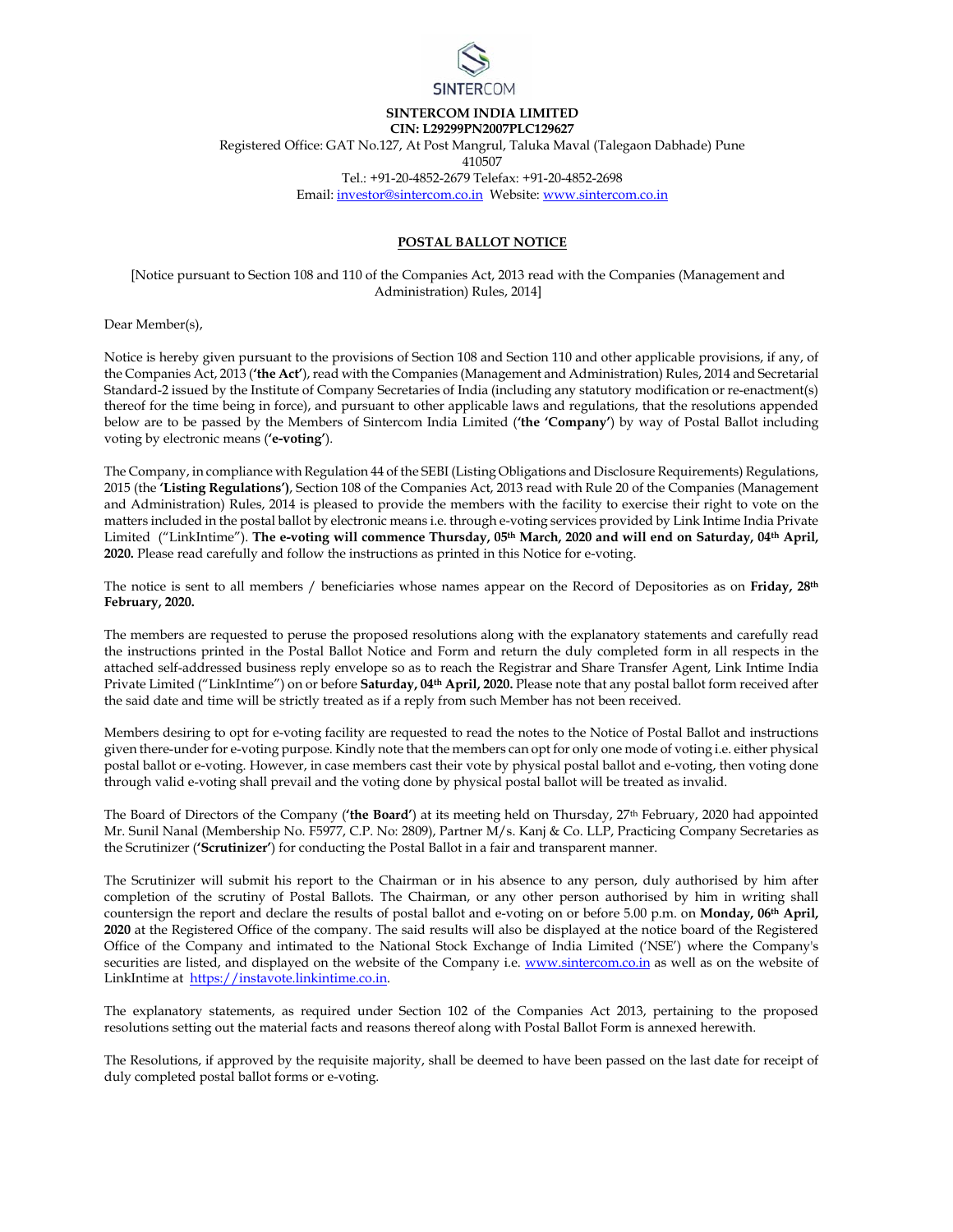

### **SPECIAL BUSINESS:**

#### **1. MIGRATION OF EQUITY SHARES OF THE COMPANY FROM EMERGE PLATFORM OF NATIONAL STOCK EXCHANGE OF INDIA LIMITED TO MAIN BOARD OF NATIONAL STOCK EXCHANGE OF INDIA LIMITED.**

To consider and, if thought fit, to pass with or without modification, the following resolution as *Special Resolution:*

Note: *In accordance with Regulation 277 of SEBI (Issue of Capital and Disclosure Requirements) Regulations, 2018, the below mentioned Resolution shall be acted upon if and only if the votes cast by shareholders other than promoters in favour of the proposal amount to at least two times the number of votes cast by shareholders other than promoter shareholders against the proposal.*

**"RESOLVED THAT** pursuant to provisions laid down in Chapter IX of Securities and Exchange Board of India (Issue of Capital and Disclosure Requirements) Regulations, 2018 (**'ICDR Regulations'**), Securities and Exchange Board of India (Listing Obligations and Disclosure Requirements) Regulations, 2015 (**'Listing Regulations'**) and other applicable provisions, if any, the Companies Act, 2013 (**'the Act'**) and the rules framed there under, including any amendment, modification, variation or re-enactment thereof, and subject to the approval of National Stock Exchange of India Limited (**'NSE'**), the consent of the Members of the Company be and is hereby accorded for migration of the Company's present listing from Emerge Platform of NSE to the Main Board of NSE and to follow such procedures specified under ICDR Regulations, as amended from time to time, to give effect to the this resolution."

**"RESOLVED FURTHER THAT** any Director and/or Company Secretary of the Company be and are hereby authorised jointly and/or severally to deal with any government or semi-government authorities or any other concerned intermediaries including but not limited to NSE, Securities and Exchange Board of India, Registrar of Companies, etc. to apply, modify, rectify and submit any application(s) and/or related documents on behalf of the Company and to do all such acts, deeds and things as may be necessary and expedient to give effect to the this resolution.**"** 

**Date: 27th February, 2020 Place: Pune** 



*By Order of the Board of Directors*  **For SINTERCOM INDIA LIMITED** 

**Anuja Joshi Company Secretary and Compliance Officer**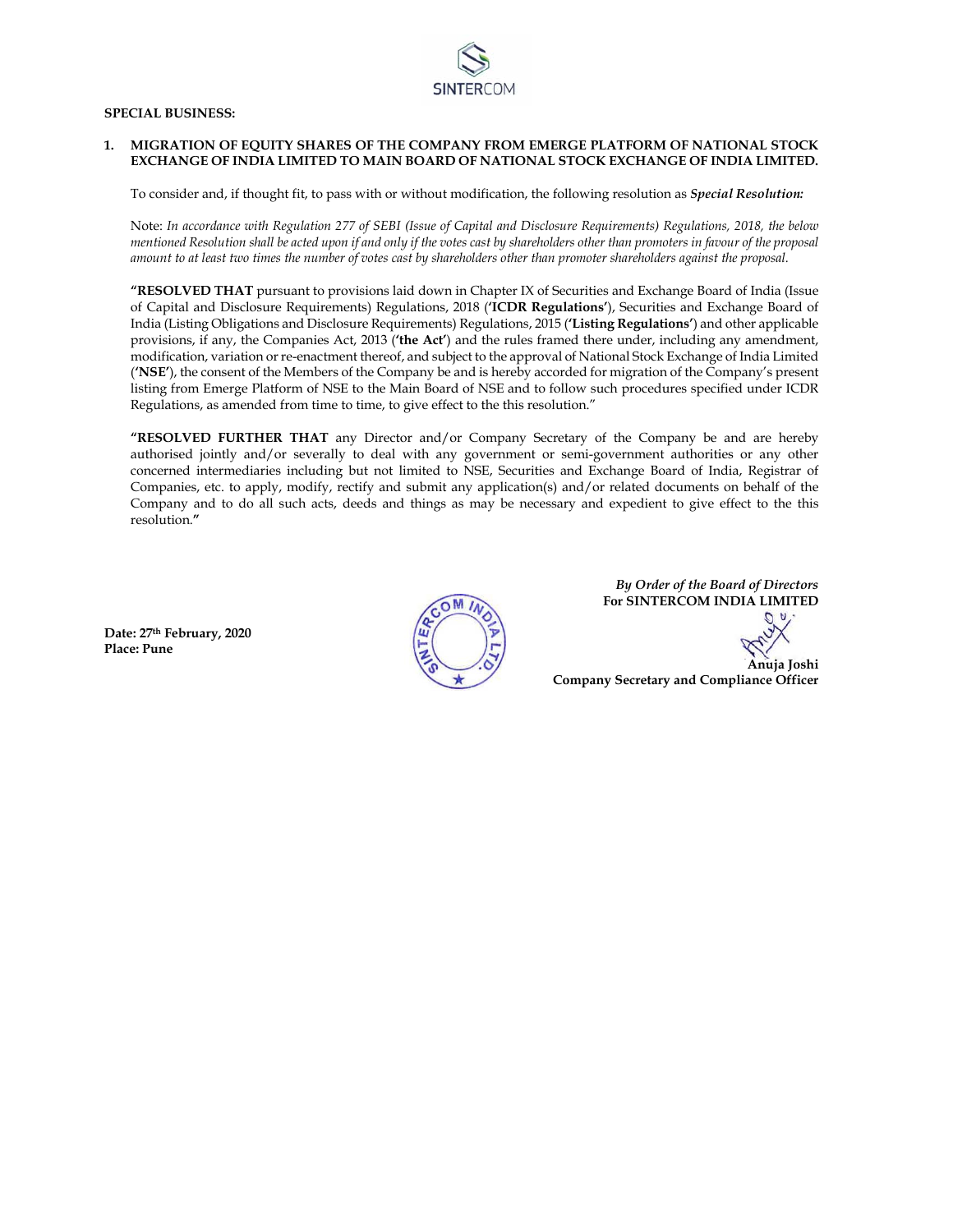

#### **NOTES:**

- 1. The following is annexed with this Notice:
	- (i) Explanatory Statements and reasons for the proposed resolutions pursuant to Section 102 of the Companies Act, 2013 read with Secretarial Standard on General Meetings (SS – 2) issued by the Institute of Company Secretaries of India in respect of the special business.
	- (ii) Instructions for e-voting.
- 2. Documents referred to in the accompanying notice and explanatory statement thereto, will be open for inspection for the members at the Registered Office of the Company during office hours between 10:00 am to 5:00 pm, on all working days except, Sunday and National Holiday until the last date for receipt of votes by Postal Ballot/ e-voting i.e. Saturday, 04th April, 2020
- 3. Based on the consent received from Mr. Sunil Nanal (Membership No. F5977, C.P. No: 2809), Partner M/s. Kanj & Co. LLP, Practicing Company Secretaries the Board has appointed him as the Scrutinizer to scrutinize the postal ballot process in a fair and transparent manner.
- 4. Notice is being sent to all Members / beneficiaries, whose names appear on the Record of Depositories as on Cut-off Date i.e. Friday, 28th February, 2020 and a person whose name is not appearing on the Record of Depositories as on Cut-off Date should treat this Notice for information purposes only. Voting rights shall be reckoned on the shares registered in the name of members as on that date.

Pursuant to the provisions of the Companies (Management and Administration) Rules, 2014, Notice of the Postal Ballot may be served on the Members through electronic transmission. Members who have registered their e-mail IDs with Depositories or with the Company are being sent Notice of Postal Ballot through e-mail and Members who have not registered their e-mail IDs will receive physical copies of the Notice of Postal Ballot along with Postal Ballot Form through courier/speed post along with a postage-prepaid self-addressed Business Reply Envelope ("BRE"). Members who have received Postal Ballot Notice by e-mail and who wish to vote through physical Ballot Form may also be accessed on Company's website i.e. www.sintercom.co.in and/or on the website of LinkIntime at https://instavote.linkintime.co.in

- 5. After the postal ballot is dispatched, an advertisement will be published in at least one English language and one vernacular language newspaper.
- 6. Pursuant to Section 108 of Companies Act, 2013 read with Rule 20 of the Companies (Management and Administration) Rules, 2014, Regulation 44 of the SEBI (Listing Obligations and Disclosure Requirements)Regulations, 2015 and Secretarial Standard on General Meetings (SS-2) issued by the Institute of Company Secretaries of India, the Company is pleased to provide facility to the members to exercise their right to vote using an electronic voting system in respect of resolutions proposed to be considered through this Notice of Postal Ballot. The Company has engaged services of LinkIntime India Private Limited ("LinkIntime") to provide remote e-voting facility of casting the votes by the members.
- 7. The members may cast their votes using an electronic voting system ("e-voting"). Members who do not have access to e-voting facility have the option to request for physical copy of the Ballot Form by sending an e-mail to investor@sintercom.co.in by mentioning their DP ID and Client ID No. The duly completed Ballot Form should reach the Registrar and Share Transfer Agent not later than Saturday, 04th April, 2020 at 5:00 PM. A Member can opt for only one mode of voting i.e. either through e-voting or by postal ballot. If a Member casts votes by both modes, then voting done through e-voting shall prevail and the postal ballot shall be treated as invalid.
- 8. Duly completed Postal Ballot Form should reach the Company's Registrar and Share Transfer Agent on or before 5:00 p.m. on Saturday, 04th April, 2020 at 5:00 PM at the following address of Company's Registrar and Transfer Agents: Link Intime India Pvt. Ltd, Block No. 202, 2nd Floor, Akshay Complex, Near Ganesh Temple, Off Dhole Patil Road, Pune - 411001
- 9. Members who have not registered their e-mail addresses are requested to register the same with the Company's Registrar and Transfer Agents / Depository Participant(s) for sending future communication(s) in electronic form.
- 10. The Scrutinizer shall prepare a consolidated Scrutinizer's Report on the total votes cast in favour or against, if any. The said report will be countersigned by the Chairman or a person authorized by him in writing and the results of the voting shall be declared on or before 5:00 pm on Monday, 06<sup>th</sup> April, 2020 and will be displayed at the Registered Office of the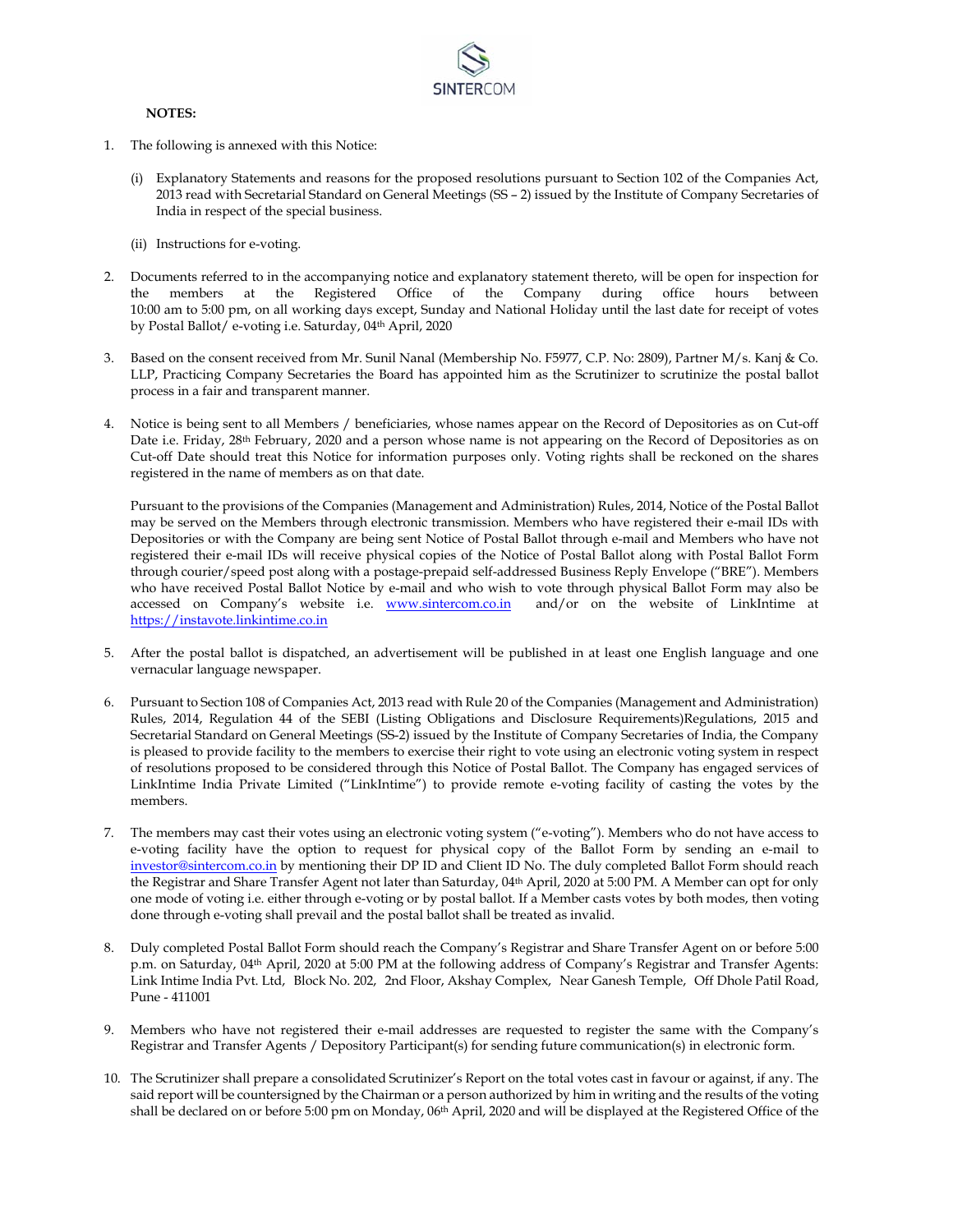

Company. The result and Scrutinizer's report shall also be communicated to National Stock Exchange and the same along with Scrutinizer's Report will be displayed on the website of the Company at www.sintercom.co.in as well as on the website of LinkIntime at https://instavote.linkintime.co.in. The Scrutinizer's decision on the validity of the Postal Ballot will be final and binding.

- 11. The Resolutions, if passed by requisite majority, will be deemed to be passed on the last date specified for receipt of duly completed Postal Ballot Form or e-voting i.e. Saturday, 04th April, 2020. Further, resolutions passed by the members through postal ballot and remote e-voting are deemed to have been passed effectively at a general meeting.
- 12. Members who opt to vote by postal ballot shall ensure that they carefully read the instructions printed on the Postal Ballot Notice/Postal Ballot Form and return the duly completed and signed Ballot Forms in the enclosed self-addressed business reply envelope (postage whereof shall be borne and paid by the Company) so as to reach the Registrar and Share Transfer Agent on or before 5:00 pm on Saturday, 04th April, 2020. Ballot Forms, if sent by courier or by registered/speed post or hand delivered at the address given on the self – addressed business reply envelope (at the expense of the Members) shall also be accepted. Please note that the Ballot Forms received after the aforementioned date shall be treated as if reply from the Members have not been received. Unsigned/blank/incomplete/defaced/mutilated/incorrectly ticked Ballot Forms will be rejected. Members cannot exercise their vote by proxy on Postal Ballot. Members desiring to exercise their vote through e-voting are requested to read the information and other instructions relating to e-voting as mentioned below.

#### **INFORMATION AND OTHER INSTRUCTIONS RELATING TO E-VOTING:**

E-voting period commences on Thursday, 05th March, 2020 and ends on Saturday, 04th April, 2020 at 5:00 pm (IST). During this period members of the Company, holding shares as on the cut-off date i.e. Friday, 28th February, 2020 may cast their votes electronically. The e-voting module shall be disabled by LinkIntime thereafter.

#### **Instructions for shareholders to vote electronically:**

- Log-in to e-Voting website of Link Intime India Private Limited (LIIPL)
	- 1. Visit the e-voting system of LIIPL. Open web browser by typing the following URL: https://instavote.linkintime.co.in
	- 2. Click on "Login" tab, available under 'Shareholders' section.
	- 3. Enter your User ID, password and image verification code (CAPTCHA) as shown on the screen and click on "SUBMIT".
	- 4. Your User ID details are given below:
		- a. Shareholders holding shares in demat account with NSDL: Your User ID is 8 Character DP ID followed by 8 Digit Client ID
		- b. Shareholders holding shares in demat account with CDSL: Your User ID is 16 Digit Beneficiary ID
		- c. Shareholders holding shares in Physical Form (i.e. Share Certificate): Your User ID is Event No + Folio Number registered with the Company
	- 5. Your Password details are given below:

If you are using e-Voting system of LIIPL: https://instavote.linkintime.co.in for the first time or if you are holding shares in physical form, you need to follow the steps given below:

Click on "Sign Up" tab available under 'Shareholders' section register your details and set the password of your choice and confirm (The password should contain minimum 8 characters, at least one special character, at least one numeral, at least one alphabet and at least one capital letter).

|            | For Shareholders holding shares in Demat Form or Physical Form                            |
|------------|-------------------------------------------------------------------------------------------|
| PAN        | Enter your 10 digit alpha-numeric PAN issued by Income Tax Department (applicable for     |
|            | both demat shareholders as well as physical shareholders).                                |
|            | Members who have not updated their PAN with depository Participant or in the<br>٠         |
|            | company record are requested to use the sequence number which is printed on               |
|            | Ballot Form / Attendance Slip indicated in the PAN Field.                                 |
| DOB/       | Enter the DOB (Date of Birth)/ DOI as recorded with depository participant or in the      |
| <b>DOI</b> | company record for the said demat account or folio number in $\frac{dd}{mm}$ yyyy format. |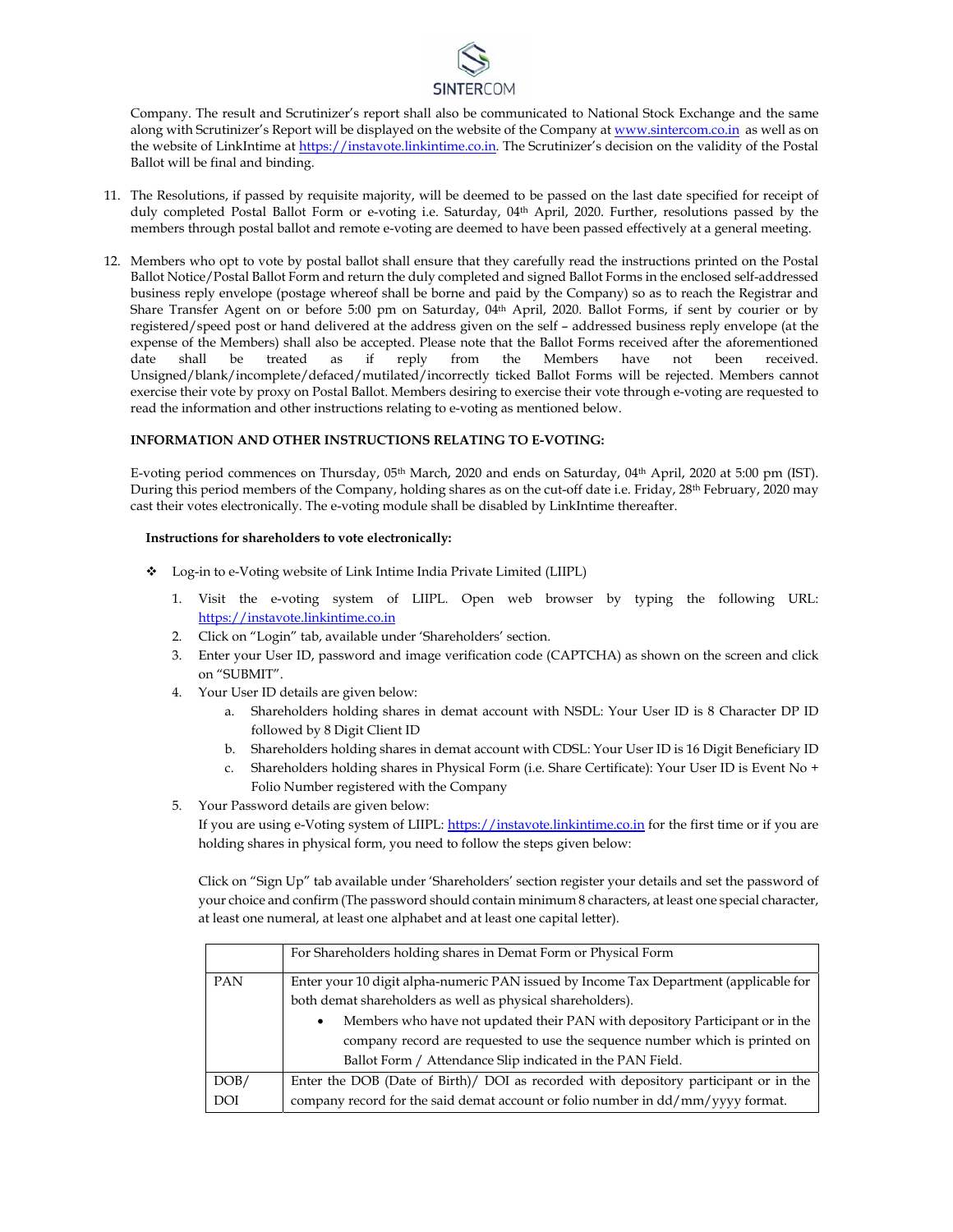

| Bank    | Enter the Bank Account number (Last Four Digits) as recorded in your demat account or      |  |
|---------|--------------------------------------------------------------------------------------------|--|
| Account | in the company records for the said demat account or folio number.                         |  |
| Number  | Please enter the DOB/ DOI or Bank Account number in order to register. If the<br>$\bullet$ |  |
|         | above-mentioned details are not recorded with the depository participants or               |  |
|         | company, please enter Folio number in the Bank Account number field as                     |  |
|         | mentioned in instruction (iv-c).                                                           |  |

If you are holding shares in demat form and had registered on to e-Voting system of LIIPL: https://instavote.linkintime.co.in and/or voted on an earlier voting of any company then you can use your existing password to login.

If Shareholders holding shares in Demat Form or Physical Form have forgotten password:

\* Enter User ID, select Mode and Enter Image Verification code (CAPTCHA). Click on "SUBMIT".

\* Incase shareholder is having valid email address, Password will be sent to the shareholders registered email address. Else, shareholder can set the password of his/her choice by providing the information about the particulars of the Security Question & Answer, PAN, DOB/ DOI, Dividend Bank Details etc. and confirm. (The password should contain minimum 8 characters, at least one special character, at least one numeral, at least one alphabet and at least one capital letter)

*NOTE: The password is to be used by demat shareholders for voting on the resolutions placed by the company in which they are a shareholder and eligible to vote, provided that the company opts for e-voting platform of LIIPL.* 

For shareholders holding shares in physical form, the details can be used only for voting on the resolutions contained *in this Notice.* 

*It is strongly recommended not to share your password with any other person and take utmost care to keep your password confidential.* 

#### **Cast your vote electronically**

- 6. After successful login, you will be able to see the notification for e-voting on the home page of INSTA Vote. Select/ View "Event No" of the company, you choose to vote.
- 7. On the voting page, you will see "Resolution Description" and against the same the option "Favour/ Against" for voting. Cast your vote by selecting appropriate option i.e. Favour/Against as desired.

Enter the number of shares (which represents no. of votes) as on the cut-off date under 'Favour/Against'. You may also choose the option 'Abstain' and the shares held will not be counted under 'Favour/Against'.

- 8. If you wish to view the entire Resolution details, click on the 'View Resolutions' File Link.
- 9. After selecting the appropriate option i.e. Favour/Against as desired and you have decided to vote, click on "SUBMIT". A confirmation box will be displayed. If you wish to confirm your vote, click on "YES", else to change your vote, click on "NO" and accordingly modify your vote.
- 10. Once you confirm your vote on the resolution, you will not be allowed to modify or change your vote subsequently.
- 11. You can also take the printout of the votes cast by you by clicking on "Print" option on the Voting page.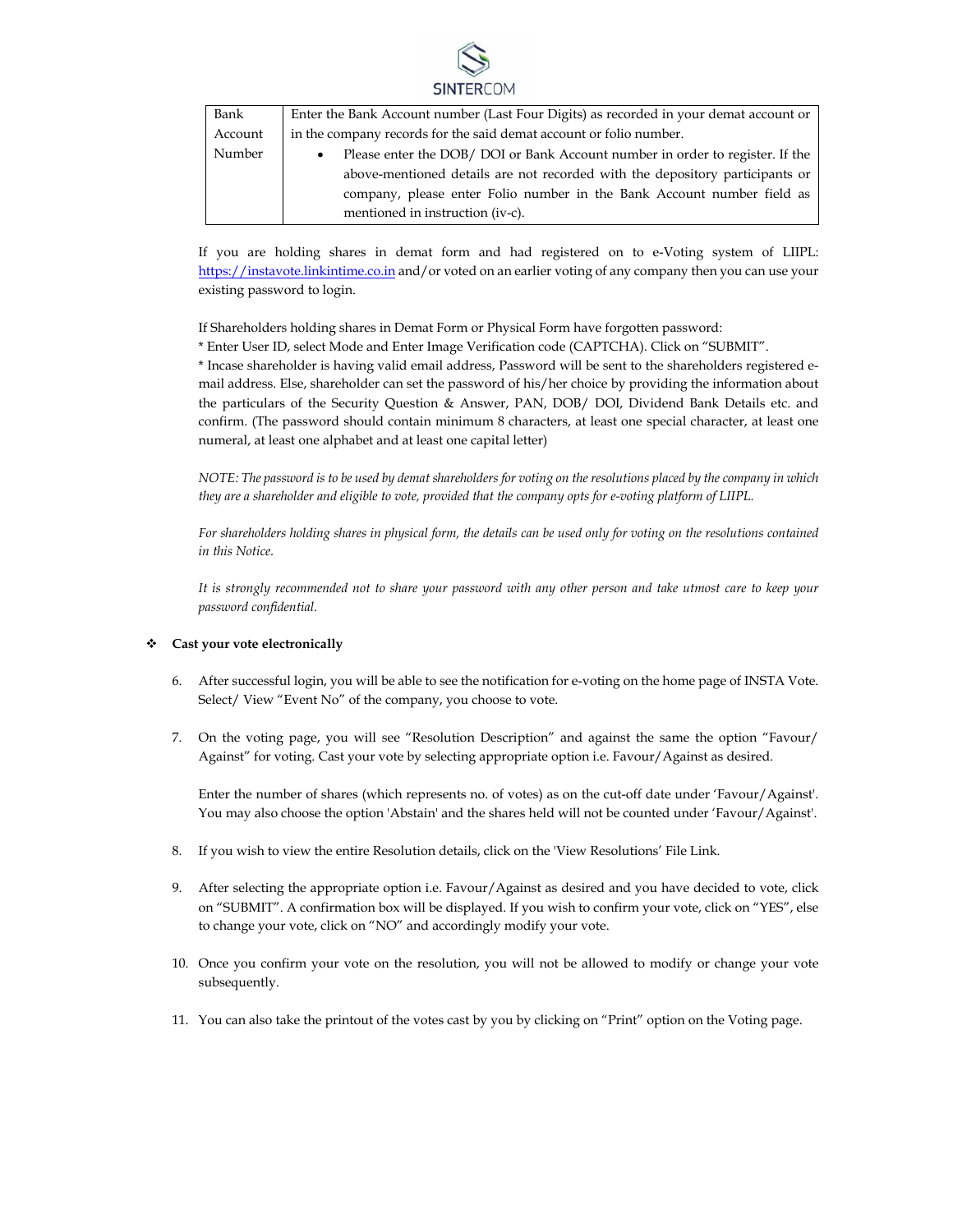

# **General Guidelines for shareholders:**

 Institutional shareholders (i.e. other than Individuals, HUF, NRI etc.) and Custodian are required to log on to e-Voting system of LIIPL: https://instavote.linkintime.co.in and register themselves as **'Custodian / Mutual Fund / Corporate Body'**.

They are also required to upload a scanned certified true copy of the board resolution /authority letter/power of attorney etc. together with attested specimen signature of the duly authorised representative(s) in PDF format in the **'Custodian / Mutual Fund / Corporate Body' login** for the Scrutinizer to verify the same.

- During the voting period, shareholders can login any number of time till they have voted on the resolution(s) for a particular "Event".
- Shareholders holding multiple folios/demat account shall choose the voting process separately for each of the folios/demat account.
- In case the shareholders have any queries or issues regarding e-voting, please refer the Frequently Asked Questions ("FAQs") and Instavote e-Voting manual available at https://instavote.linkintime.co.in , under Help section or write an email to **enotices@linkintime.co.in** or Call us :- Tel : 022 - 49186000.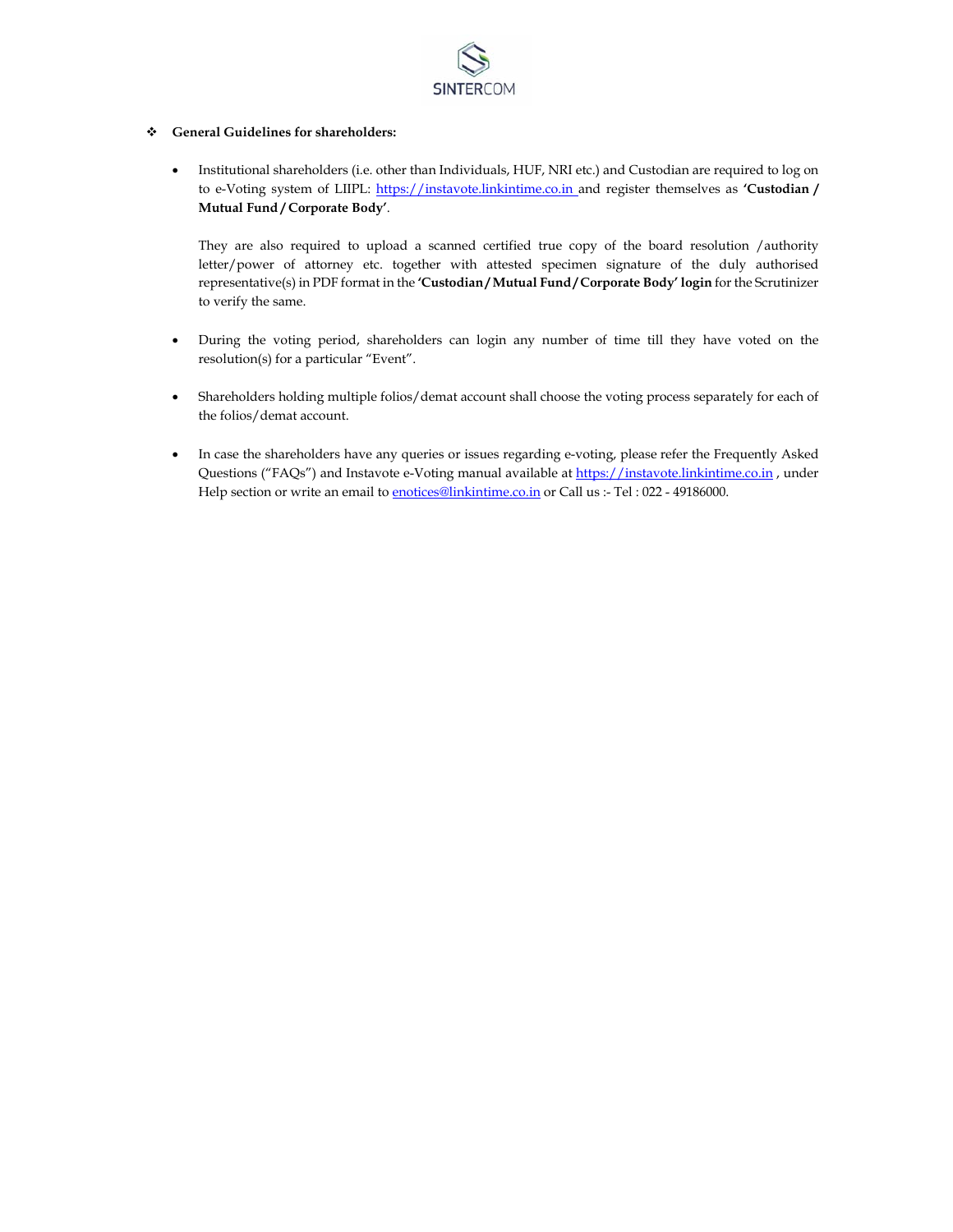

#### **EXPLANATORY STATEMENT PURSUANT TO SECTION 102 (1) OF THE COMPANIES ACT, 2013**

**Resolution No. 1:** 

# **MIGRATION OF EQUITY SHARES OF THE COMPANY FROM EMERGE PLATFORM OF NATIONAL STOCK EXCHANGE OF INDIA LIMITED TO MAIN BOARD OF NATIONAL STOCK EXCHANGE OF INDIA LIMITED.**

The equity shares of the Company are listed and actively traded on the EMERGE Platform of National Stock Exchange of India Limited with effect from 15th February, 2018. The Company intends to migrate to the Main Board of National Stock Exchange of India Limited as per the guidelines laid down under Chapter IX of SEBI (ICDR) Regulations, 2018 on completion of two years from the date of listing on the EMERGE Platform of National Stock Exchange of India Limited i.e. 15th February, 2020 subject to approval of Stock Exchange.

The Migration of the Company from EMERGE Platform to Main Board of National Stock Exchange of India Limited is also subject to approval of Members by way of passing Special Resolution in terms of Chapter IX of ICDR Regulations. Provided Special Resolution shall be acted upon if and only if the votes cast by shareholders other than promoters in favour of the proposal amount to at least two times the number of votes cast by shareholders other than promoter shareholders against the proposal.

Listing on the Main Board of National Stock Exchange of India Limited will take the Company into a different league altogether with enhanced recognition and increased participation by retail investors.

Accordingly, the Board recommends the resolution set forth in Item No. 1 to be passed as Special Resolution by the Members of the Company through Postal Ballot.

None of the Directors, Key Managerial Personnel or their relatives are in any way concerned or interested in the resolutions set forth in Item No. 1 of this Notice except to the extent of their shareholding held by them in the Company.

**Date: 27th February, 2020 Place: Pune** 



*By Order of the Board of Directors*  For **SINTERCOM INDIA LIMITED** 

 **Anuja Joshi** 

**Company Secretary and Compliance Officer**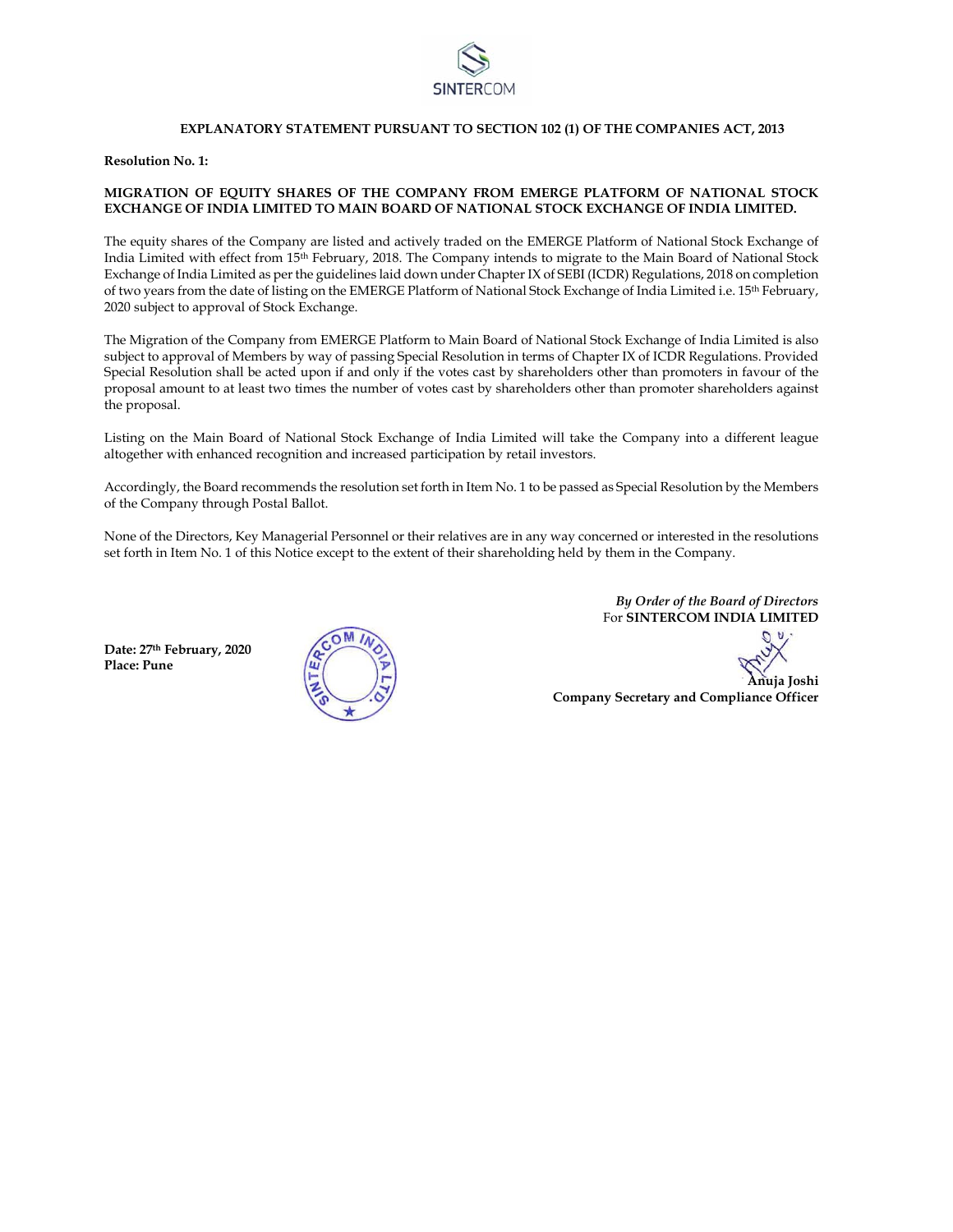

#### **SINTERCOM INDIA LIMITED CIN: L29299PN2007PLC129627**

Registered Office: GAT No.127, At Post Mangrul, Taluka Maval (Talegaon Dabhade) Pune

410507

Tel.: +91-20-4852-2679 Telefax: +91-20-4852-2698

Email: investor@sintercom.co.in Website: www.sintercom.co.in

# **POSTAL BALLOT FORM**

#### **(To be returned to the Registrar and Share Transfer Agent, M/s Link Intime India Private Limited)**

| Sr.<br>No. | Particulars                                           | Details of Shareholders(s) |
|------------|-------------------------------------------------------|----------------------------|
|            |                                                       |                            |
| 1.         | Name(s) of Shareholder(s) including joint             |                            |
|            | holder(s), if any (in block letters)                  |                            |
| 2.         | Registered address of sole/first named<br>shareholder |                            |
| 3.         | Registered DP Id No./Client Id No.                    |                            |
| 4.         | No. of share(s) held                                  |                            |

I/We hereby exercise my/our vote in respect of the Special resolutions to be passed through Postal Ballot for the business stated in the Postal Ballot Notice of the Company dated 27th February, 2020 by conveying my/our assent or dissent to the said special resolutions by placing the tick  $(\sqrt{})$  mark at the appropriate box below:

| Sr.<br>No. | <b>Description of Resolutions</b>                                                                                                                                              | for<br>shares<br>which<br>votes  <br>cast | No. of equity $\vert$ I/We assent to $\vert$ I/We dissent to<br>Special   the<br>the<br>Resolution<br>(FOR) | <b>Special</b><br>Resolution<br>(AGAINST) |
|------------|--------------------------------------------------------------------------------------------------------------------------------------------------------------------------------|-------------------------------------------|-------------------------------------------------------------------------------------------------------------|-------------------------------------------|
|            | Migration of Equity Shares of the Company<br>from Emerge Platform of National Stock<br>Exchange of India Limited to Main Board of<br>National Stock Exchange of India Limited. |                                           |                                                                                                             |                                           |

Place: **\_\_\_\_\_\_\_\_\_\_\_\_\_\_\_\_\_\_\_\_\_\_\_\_\_\_\_\_\_\_\_** 

Date: (Signature of the Shareholder / Authorised Representative)

# **ELECTRONIC VOTING PARTICULARS**

| <b>Electronic Voting Particulars</b> |                |                     |  |  |  |
|--------------------------------------|----------------|---------------------|--|--|--|
| <b>EVENT NUMBER</b>                  | <b>User ID</b> | PAN/Sequence Number |  |  |  |
| 200022                               |                |                     |  |  |  |

**Notes:** 

- 1. Kindly read the instructions printed overleaf before filing the form.
- 2. Please return the duly filled and signed postal ballot form in the envelope enclosed herewith.
- 3. In case of authorized representative of a body corporate, certified true copy of the relevant authorization viz. Board Resolution/ Power of Attorney should be sent along with the Ballot Form.
- 4. Last date for receipt of Postal Ballot Form by Registrar and Share Transfer Agent is Saturday, 04th April, 2020 at 5:00 p.m. (IST).

The e-voting facility will be available during the following voting period:

| Commencement of e-voting               | End of e-voting            |
|----------------------------------------|----------------------------|
| Thursday, 05 <sup>th</sup> March, 2020 | Saturday, 04th April, 2020 |